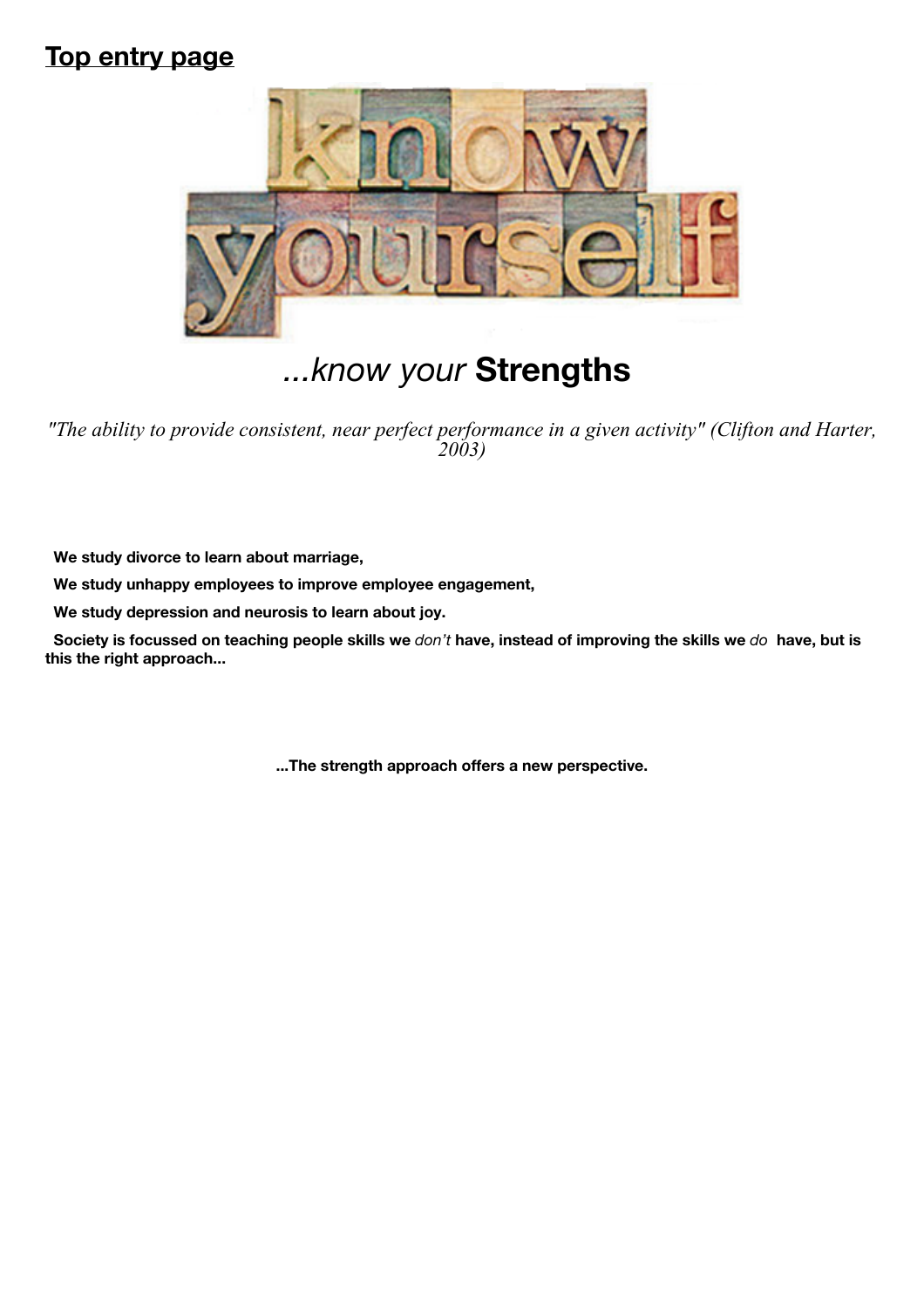## VIA Character Strengths & Virtues

(Peterson and Seligman, 2004)



 *(NOTES) Positive psychology in general and the strengths approach in particular are comparatively new areas of interest and research in Psychology, therefore research is somewhat limited and there is a lack of longitudinal findings. Positive psychology takes a very different perspective from more traditional approaches, examining the notion of looking at ways of developing happiness, positivity, growth and fulfillment in people as opposed to trying to fix the negative situations and conditions people face. This new perspective, taking the example of 'strengths' allows us to look at the positive impact of developing our strengths, instead of trying to develop our weaknesses.*

## **1 Key Paper:**

#### **Strengths gym: the impact of a character strengths-based intervention on the life satisfaction and well-being of adolescents**

This is a good paper to start with because it provides empirical support for the benefits of strengths-based exercises in schools. It discusses the impact of "**Strength's Gym**" on life satisfaction for adolescents. It compares adolescents who participated in the intervention program, which involves **character strengths-based exercises within the school curriculum**, with those who did not participate in the program. The paper supports the application of character strengths-based exercises within the school curriculum, in order to improve adolescent **life satisfaction and well-being**.

If you want to go more in depth, you can read the article here [\(http://www.tandfonline.com.ezproxy.lib.gla.ac.uk/doi/full/10.1080/17439760.2011.594079#.UvOOZHC60Xw\)](http://www.tandfonline.com.ezproxy.lib.gla.ac.uk/doi/full/10.1080/17439760.2011.594079#.UvOOZHC60Xw)

### **If you want to read 3 things...:**

1. Seligman, M. E., Steen, T. A., Park, N., & Peterson, C. (2005). Positive psychology progress: empirical validation of interventions. *American psychologist*, *60*(5), 410.

This article addresses the question: can psychologists create a practice of making people lastingly happier? The article looks at multiple facets of positive psychology to answer this question, but focuses on Character Strengths. The paper explains the six character virtues of Wisdom, Courage, Humanity, Justice, Temperance, and Transcendence and their underlying character strengths in detail and shows empirical support for the universality of these character strengths. Also included is evidence that actively using character strengths in new ways can increase happiness and decrease depression. If you are interested, the electronic version also includes access to the questionnaires and activities used in the study.

[\(click here to view the article\) \(http://bfeild.typepad.com/transcending\\_leadership/Positive%20Psychology%20Progress.pdf\)](http://bfeild.typepad.com/transcending_leadership/Positive%20Psychology%20Progress.pdf)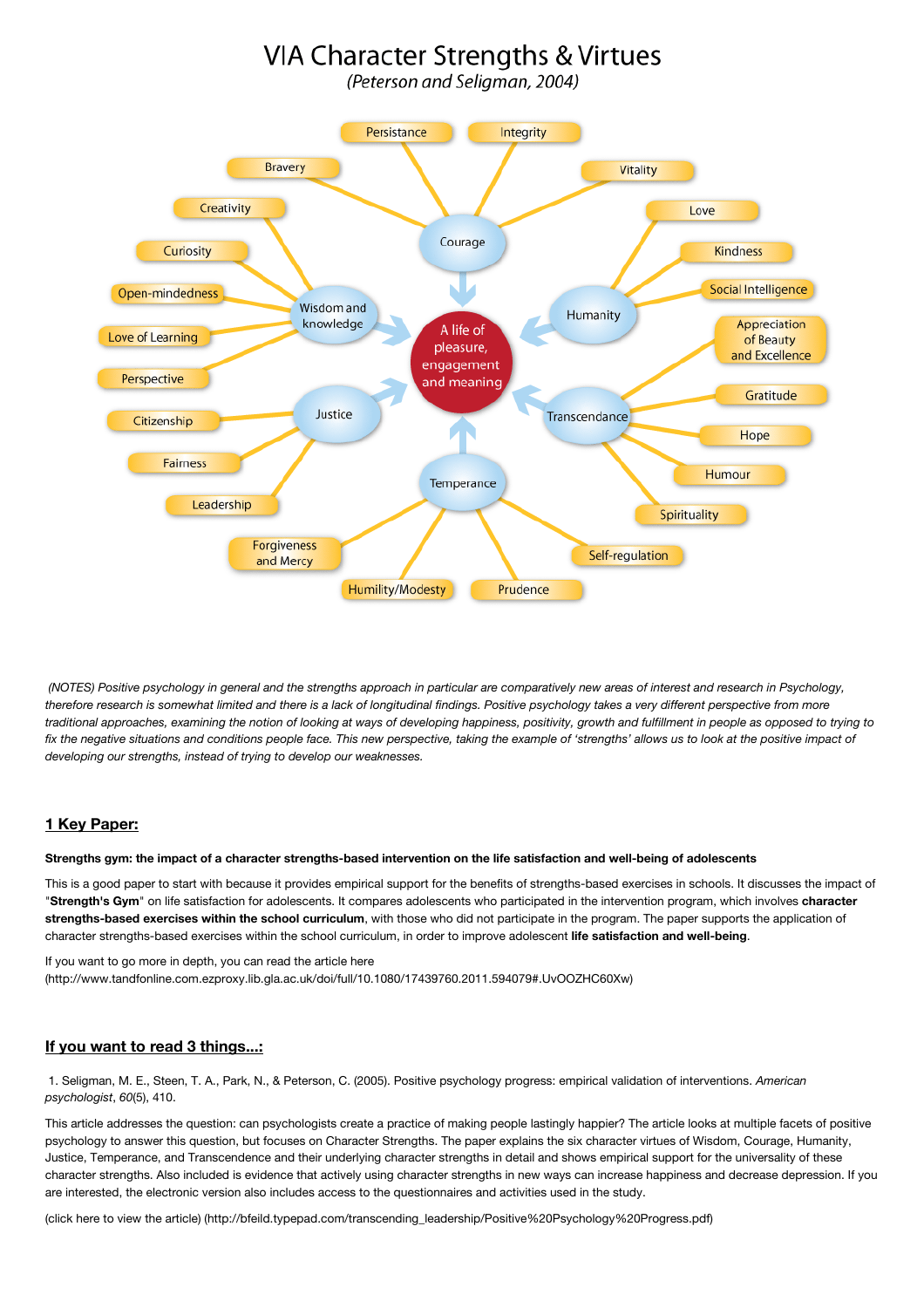2. Proctor, C., Maltby, J., & Linley, P. A. (2011). Strengths use as a predictor of well-being and health-related quality of life. *Journal of Happiness Studies*, *12*(1), 153-169.

For those interested in going more in depth about how strengths use influences physical and psychological well-being. This study builds on and extends current knowledge about happiness and strengths use. In addition, the article's introduction offers a good overview of theory and research about the field of strength-approach and the VIA strength classification. Emperical evidence is given about the relationship between the top five strengths of heart – as conceptualised by the VIA strengths classification – and subjective well-being (SWB), health-related quality of life (HRQOL) and life satisfaction. Interestingly, one of the results from the study shows that strengths use is a unique predictor of SWB and HRQOL only when self-esteem and self-efficacy is not controlled for. When these factors are controlled for strengths use is a unique predictor for SWB only.

[\(click here to view the article\) \(http://www.academia.edu/1431474/Strengths\\_use\\_as\\_a\\_predictor\\_of\\_well-being\\_and\\_health-related\\_quality\\_of\\_life\)](http://www.academia.edu/1431474/Strengths_use_as_a_predictor_of_well-being_and_health-related_quality_of_life)

3. Clifton, D. O., & Harter, J. K. (2003). Investing in strengths. *Positive organizational scholarship: Foundations of a new discipline*, 111-121.

[\(click here to view the article\) \(http://media.gallup.com/DOCUMENTS/whitePaper--InvestingInStrengths.pdf\)](http://media.gallup.com/DOCUMENTS/whitePaper--InvestingInStrengths.pdf)

## **History & Old Cultural Connections:**

Philosophers as old a Aristotle (c. 330 BC) have been searching for the route of the "good" life, a life of happiness and well-being. In his The Nicomachean Ethics, Aristotle named the pursuit of this end, *eudaimonia*; exercising of good character (Proctor, Maltby & Linley, 2011). Later on, Kant formulated in his Kantianism that one should always do the right thing, regardless of the consequences. However, an opposing view was adopted by supporters of Utilitarianism. This view does not supply one with rules for doing the right thing in a situation, but rather provides a formula for computing the right thing to do. This rule-like and mechanical formula should be used to calculate costs and benefits (Schwartz & Sharpe, 2006).

Nowadays, the continuous interest in finding the key to eudaimonia still exists. Grounded in this Aristotelian concept, the field of positive psychology has reformulated and modernised ancient philosophising and applied it to present-day life (Jorgensen & Nafstad, 2004). Founders Seligman and Csikszentmihalyi (2000) claim that western psychology focuses only on repairing psychological damage. By focussing solely on abnormal psychology, they neglect the healthy way of human functioning. Therefore, positive psychology is about valued subjective experiences, such as well-being, flow, gratitude, satisfaction.



*"It is through the habituation and exercising of good character that we can achieve the 'good life'. "*

 'Good character' is subjective of differences in valued virtues. Peterson and Seligman (2004) developed a theoretical framework and classification system, the Values-In-Action - Inventory of Strengths(VIA-IS), in which they identified 24 positive virtues (See top page; Proctor, malthy & Linley, 2011). This inventory measures strengths of character, or so called signature strengths by ranking them from 1 to 24. Later on, Dahlsgaard, Peterson and Seligman performed a cross-cultural study to extract the core values shared between south-east Asian and Western cultures. They compared values from the most broadly influential traditions. Although they differed in ranking within each tradition, six values were derived (**courage**, **justice**, **humanity**, **temperance**, **wisdom** and **transcendence**), as seen in the table below

 Most philosophers consider virtues to be corrective. They counteract some difficulties inherent in the human nature; some temptation that needs to be resisted and channeled into something good (Yearley, 1990, p.16). The virtue of temperance would not need to exist if people were not sometimes reckless. The innate possession of certain virtues kept our ancestors' social groups from dying out. Therefore Dahlsgaard et al (2005) argue that ubiquitous virtues allow humans to struggle against and to triumph over what is darkest in us.

 In addition to the fact that these signature strengths has helped us survive, it is also found that some of them are related to life satisfaction. For instance, Park, Peterson and Seligman (2004) concluded from their internet study with 5299 adults that hope, zest, gratitude, love and curiosity are robustly and consequently related to life satisfaction and well-being. These results are at heart of a applicational method from positive psychology: The Strength-Based Approach. This approach is based on the believe that focusing on strengths rather than improving weaknesses leads to more positive outcomes.

Several theories from well-known scientists are based on the Strength-Based Approach:

 **[Maria Montessori \(http://digital.library.upenn.edu/women/montessori/method/method.html\) Abraham](http://interpersonaabpri.files.wordpress.com/2012/07/05_morgan1.pdf) Maslow (http://interpersonaabpri.files.wordpress.com/2012/07/05\_morgan1.pdf) Carl Rogers [\(http://f3.tiera.ru/2/Cs\\_Computer%20science/CsLn\\_Lecture%20notes/M/Modeling%20and%20Using%20Context\(LNCS2116,%20Springer,%202001\)](http://f3.tiera.ru/2/Cs_Computer%20science/CsLn_Lecture%20notes/M/Modeling%20and%20Using%20Context(LNCS2116,%20Springer,%202001)(ISBN%203540423796)(483s)_CsLn_.pdf#page=287) (ISBN%203540423796)(483s)\_CsLn\_.pdf#page=287)**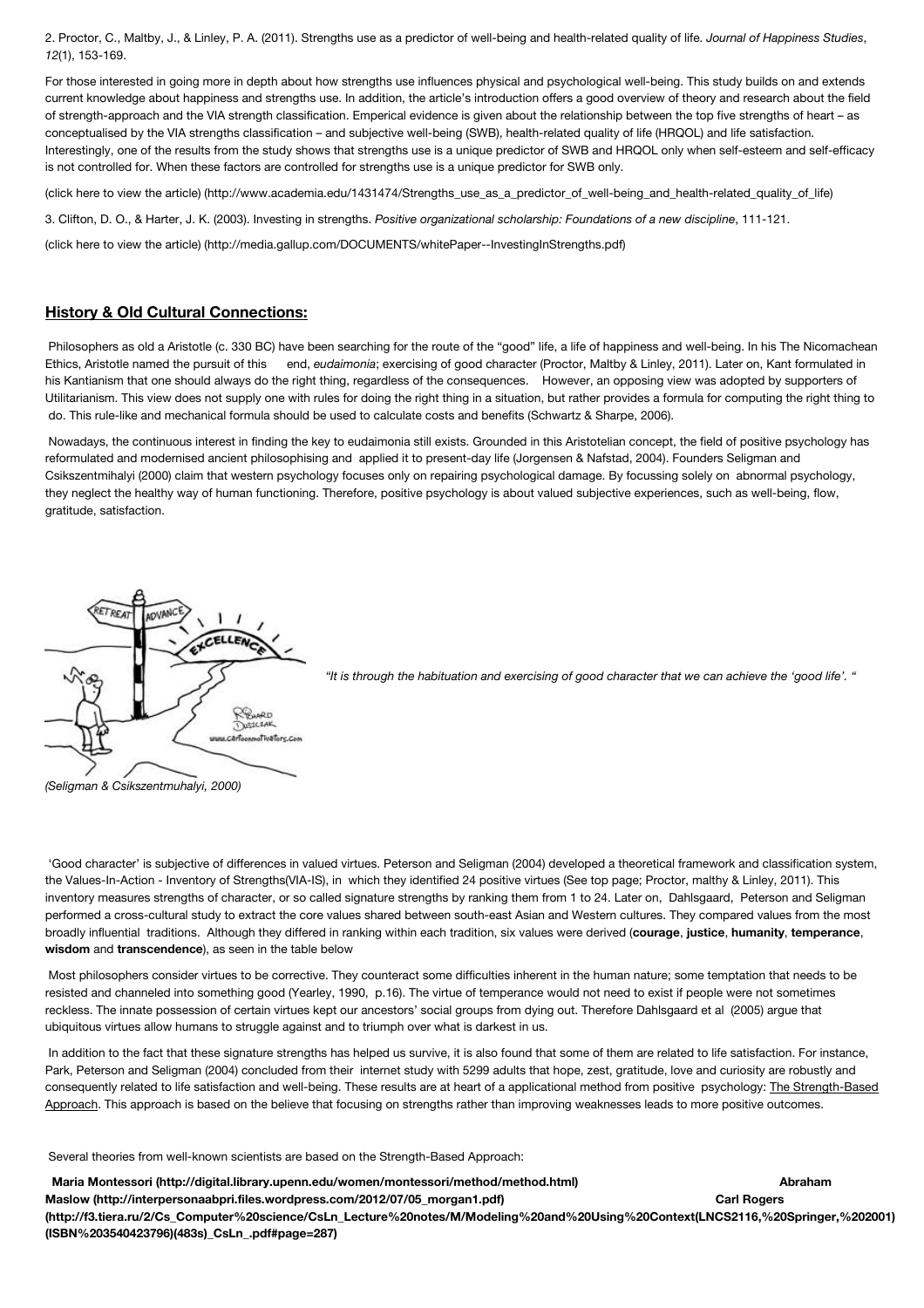

Maria Montessori (1870 - 1952) believed in nature's wisdom. She focussed on children's education. According to Montessori, children's development is guided by nature and therefore different for every child. To increase the potential to succeed, children should be educated in a stimulating environment which allows them to develop and investigate their personal interests. By developing strengths from an early age, Montessori stated children will find fulfilment in life



Abraham Maslow (1908 - 1970) supported the Humanistic Psychology Approach and believed every person to have a strong desire to fulfil their own potential by self-actualisation. People develop themselves more positively in an environment where discovering one's own strengths is encouraged. Maslow described the Maslow Pyramid for selfactualisation However highly ciritical of his work Maslow saw his theories as vital to that of Freud: "It is as if Freud supplies us the sick half of psychology and we must now fill it wout with the healthy half" (Maslow, 1963).



Carl Rodgers (1902 - 1987) was a follower of the humanistic approach, just as Maslow and emphasised the importance of selfactualisation. Rogers believes that developing strengths fulfils personal potentials and together with self-actualisation results in psychological well-being, or happiness. People should embrace their strengths and use them to encourage other people to do so as well. He developed the Theory of Personality and Behaviour as well as the Person-Centred Approach. The latter focusses on a humanistic approach in clinical psychology.

## **Practical Exercises:**



You can find your own strengths by using a number of free questionnaires, such as

- [viame.org/www \(http://www.viame.org/www\)](http://www.viame.org/www) (https://www.viame.org/www/)
- [authentichappiness.sas.upenn.edu \(http://www.authentichappiness.sas.upenn.edu/Default.aspx\)](http://www.authentichappiness.sas.upenn.edu/Default.aspx) (this website has a number of different questionnaires)

**Interviews** can also be used to identify strengths, either within a workplace setting or an educational setting.

#### **Thought exercises**:

Think of a situation which was challenging, in which something bad happened. For example, a child running into the middle of the road when you had to quickly slam on our breaks. How did you react? Did you clam up and retreat? Or did you meet the challenge head on? If you took control, you are likely to think of handling these kind of situations as a strength. If you reacted by feeling helpless or lashing out at others, you may feel that staying in control during a challenging situation is a weakness.

Think of a less challenging situation that is still hard, but not so life or death. For example, how do you react when you walk into a crowded room at a party? Do you want to chat to everyone or would you rather talk to just one person? The person connecting with everyone is strong at socialising while the quieter person is strong at connecting individually.

As well as considering how we would react in certain situations, we can assess and identify our strengths by considering our desires and hobbies. Our desires or goals in life are likely to be passions and dreams, i.e. areas of great strength. Activities or hobbies that make us happy and provide pleasure are also likely to be areas of strength.

Identifying your strengths can in fact be counterproductive, if you only use them to develop a performance-orientated mindset (Louis, 2008). **Strengths based exercises** should be used only once you have identified your individual strengths:

- Discussing your strengths with friends or family is often helpful. They can give you some feedback on whether the strengths you have come up with after these practical exercises are true to yourself. (Clifton, Anderson and Scheiner (2002)
- Think about how you can apply your strengths to your daily life. How can your strengths improve your life or help you obtain your goals?

These will in turn allow you to focus on your strengths, develop them further and use them in the best possible way.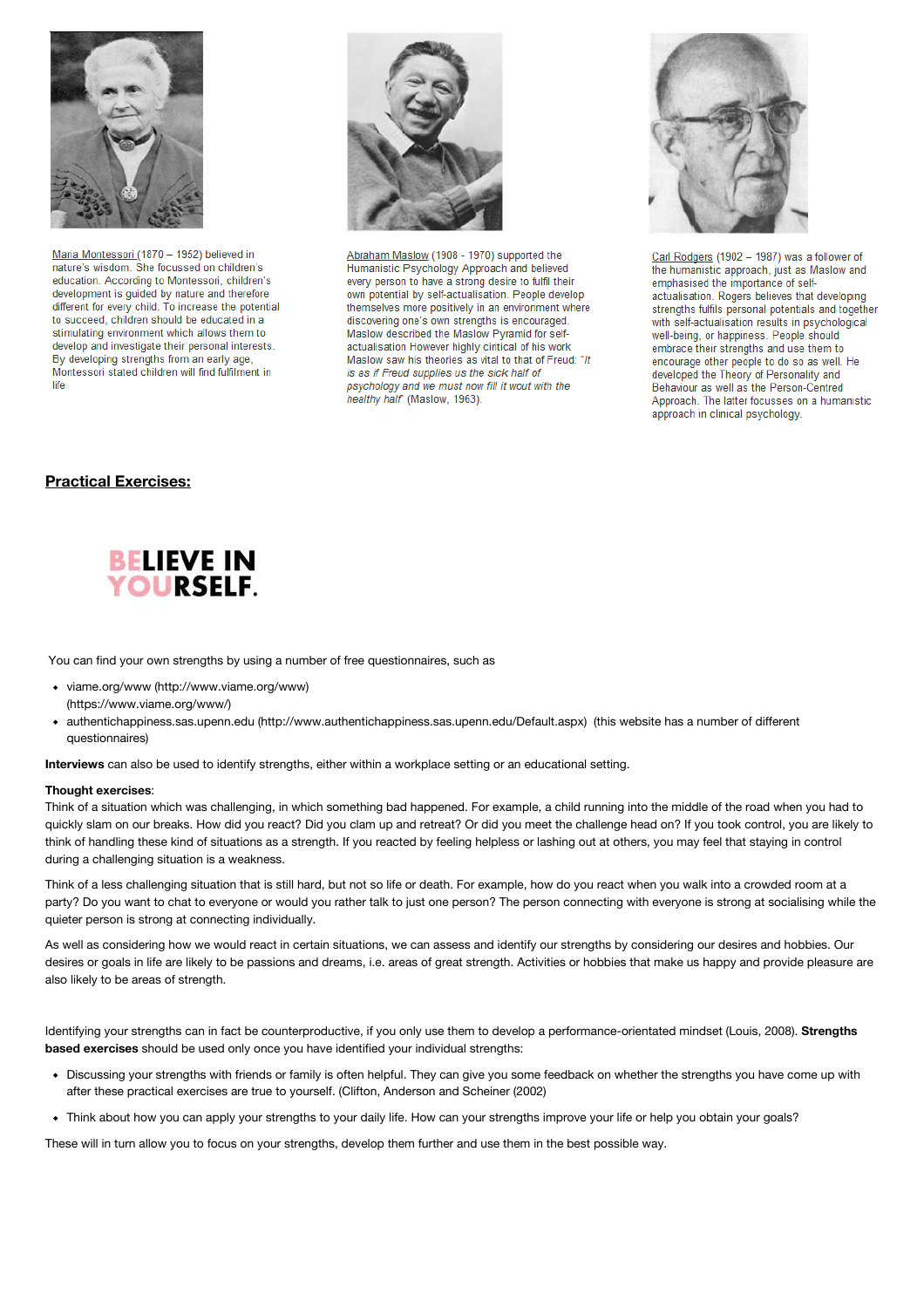## **Clinical Applications:**

Identification of strengths is important to increase and sustain well-being, and as such it should be used by a wide variety of individuals, not only those with mental disorders, Counselors, therapists, coaches, psychological professionals, business strategists, HR departments and many others are using these techniques to identify and build upon individuals' strengths.

Focussing on strengths leads to increasing success. For example, if Usain Bolt focussed on marathons rather than sprints he may not have been so successful. This analogy is applicable to strengths within a psychological sense.

Some psychologists use a clinical application of strengths; they focus on the strengths that the individual has, rather than focusing on trying to 'fix' the problem.

*Harris et al* (2012) interviewed adolescents in a strengths based substance abuse programme. Most were not aware of their own strengths or the fact that they could contribute and give back to society; this increased their chances of relapse. They felt however that the strengths approach helped them stay involved and engaged in treatment. They were able to focus on their strengths rather than their addictions. This intervention was shown to be more effective in preventing relapse than other relapse prevention therapies or cognitive behavioural therapy.

There are different strength based approaches within clinical psychology:

- *solution focused therapy* focuses on what people want to achieve rather than on the problems that made them seek help
- *strength based case management* combines a focus on individual's strengths with informal support networks, community involvement and emphasis of the relationship between the client and case manager.
- *narrative* helps interpret strengths of both individuals and communities
- *family support services* a strength based practice benefits families by influencing their engagement within the program.

Practitioners using a strengths-based approach have to collaborate. This means that they have to help people do things for themselves. People then become co-producers of their own support, not passive consumers (*Pattoni*, 2012)

Anything that assists an individual in dealing with the challenges of life should be regarded as a strength (*Pattoni* 2012). They will vary and so it's difficult to draw up an exhaustive list. There are many tools to help practitioners establish an individuals strengths, such as the ROPES model (*Graybeal*, 2001).

The experience of working in a strengths-based way may be difficult for the practitioner - they need to re-examine the way they work to being more focussed on the future than the past, to focus on strengths rather than weaknesses and from thinking about problems to considering solutions. Their role changes from being less of a 'fixer' to more of a co-facilitator of solutions.

#### **Strength-centred therapy (SCT):**

This is a relatively new therapeutic model closely based on the strengths and virtues based approach of positive psychology, as well as social constructionist perspectives (the idea that knowledge is a product of social consensus) (*Wong* 2006). The subjective views of clients about their own pathology and well-being are seen to be more important than the expert's opinions. The therapist serves as a facilitator, who works with the client to make meaning of the client's experiences (*Magyar-Moe*, 2009).

SCT is broken down into 4 stages - *explicating, envisioning, empowering* and *evolving*.

This therapy may be required in conjunction with other therapies - it may not be sufficient alone, especially when individuals are suffering from other problems e.g depression

The application of strengths is a key part of positive psychotherapy. Clients are encouraged to identify their top 5 strengths and try to use them in a new way, every day.

### **Practical Applications: Education**

**What is Strengths-Based Education?**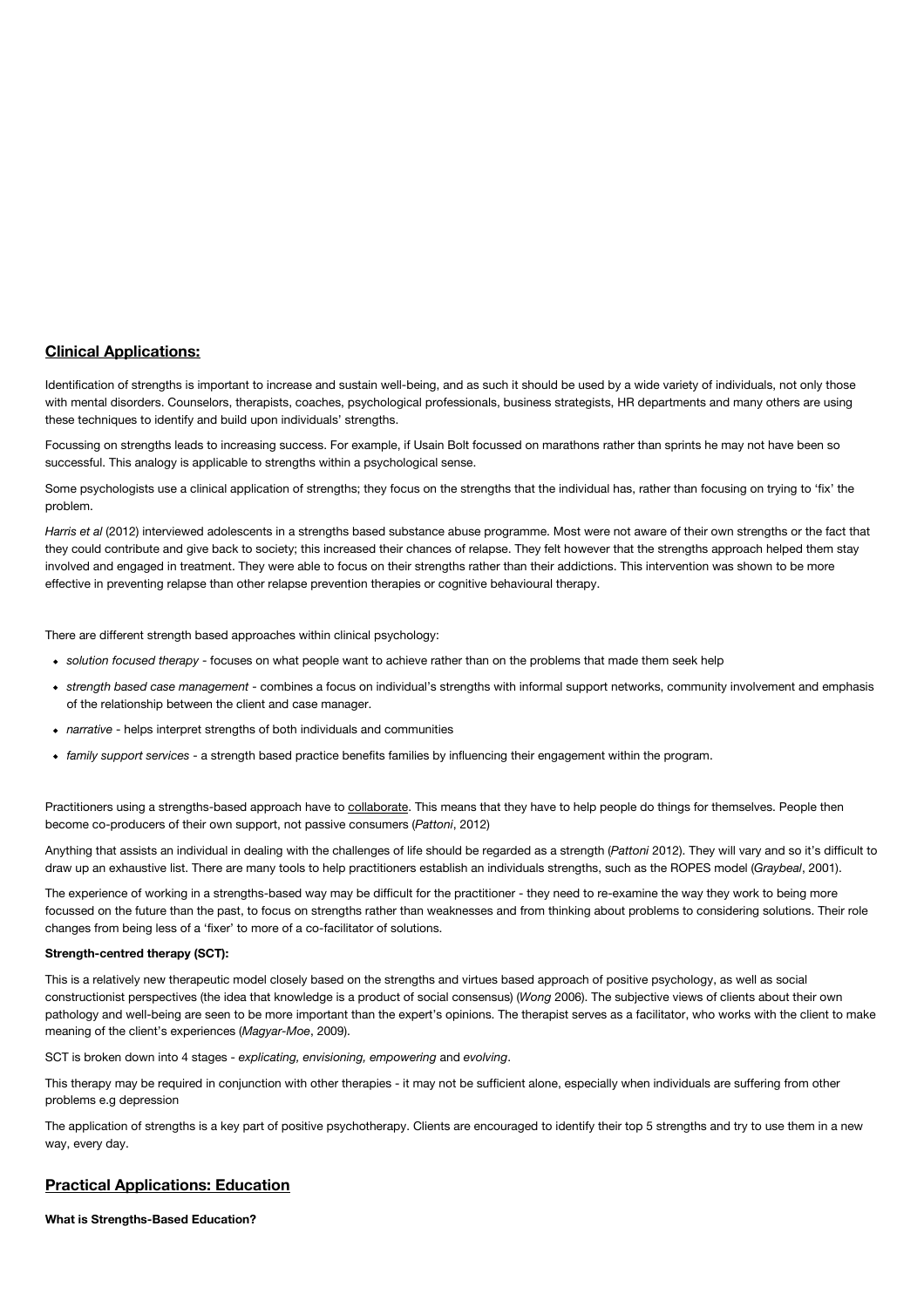In the simplest terms, a strengths-based approach to learning focuses on student's strengths in the classroom instead of their weaknesses. So, instead of pointing out the flaws in a student's learning style or character strengths, a strengths-based approach attempts to identify and cultivate individual strengths. In theory, enabling students to identify and understand their own talents will lead to success in learning because it boosts confidence, enjoyment, and engagement in the classroom (Shushock, 2006).

Another important aspect of the strengths-based approach in education is individualism. Students should be recognized as individuals with individual strengths, and taught that while everyone may not have the same strengths, all strengths are important (Knoop, 2011).

The strengths-based approach to education is appropriate for all levels of learning, and has been implemented in preschool, elementary, high school, and university level programs (citations).

Beyond the classroom, proponents of a strengths-based approach to learning claim that identifying and cultivating individual strengths at school creates citizens who are more successful and engaged in the local community (Shushock, 2006)

#### **Is it beneficial?**

*"The focus on what is right with learners and educators creates classroom discussions and teaching and learning strategies that lead to academic success"* (Gallup Student Poll, 2011)

Is there empirical evidence to back this statement up?

Gallup itself claims that their poll revealed that a school's commitment to strengths education is associated with higher student engagement (Gallup Student Poll, 2011). The key word here is associated, as the poll was not a controlled study, but a correlational post hoc analysis. So, the findings of Gallup should be considered with caution.

However, there have been many controlled, empirical studies that look at the benefits of character strengths education.

- Spreitzer, Stephens, and Sweetman found that adolescents who received strengths based feedback from a combination of professional and personal sources was associated with more positive emotional, agentic, and relation resources (Spreitzer et al, 2009) [\(http://www.tandfonline.com.ezproxy.lib.gla.ac.uk/doi/full/10.1080/17439760902992340#.UvJqinC3sXw\). Beyond sim](http://www.tandfonline.com.ezproxy.lib.gla.ac.uk/doi/full/10.1080/17439760902992340#.UvJqinC3sXw)ply identifying an adolescent's strengths, it is important to support these strengths both at home and at school.
- Seligman et al. found that adolescents who scored high on the VIA for other-directed strengths such as kindness and teamwork predicted fewer symptoms of depression. Furthermore, adolescents who scored high on transcendence strengths had greater life satisfaction in the future [\(Seligman et al, 2011\) \(http://www.tandfonline.com.ezproxy.lib.gla.ac.uk/doi/full/10.1080/17439760.2010.536773#.UvJq4nC3sXw\).](http://www.tandfonline.com.ezproxy.lib.gla.ac.uk/doi/full/10.1080/17439760.2010.536773#.UvJq4nC3sXw)
- Ouweneel, Le Blanc, and Schaufeli found that the combination of positive emotions and personal resources (self-efficacy, hope, and optimism) can be considered predictors of study engagement (Ouweneel et al, 2011) [\(http://www.tandfonline.com.ezproxy.lib.gla.ac.uk/doi/full/10.1080/17439760.2011.558847#.UvJpgHC3sXw\).](http://www.tandfonline.com.ezproxy.lib.gla.ac.uk/doi/full/10.1080/17439760.2011.558847#.UvJpgHC3sXw)
- Linley et al found that adolescents who participated in character strengths-based exercises in school curriculum experienced significantly [increased life satisfaction compared to adolescents who did not participate in the exercises \(Linley et al, 2011\)](http://www.tandfonline.com.ezproxy.lib.gla.ac.uk/doi/full/10.1080/17439760.2011.594079#.UvJp2nC3sXw) (http://www.tandfonline.com.ezproxy.lib.gla.ac.uk/doi/full/10.1080/17439760.2011.594079#.UvJp2nC3sXw).
- Shoshani and Aviv found that preschool children's intellectual, interpersonal, group-interaction, temperance, and transcendence strengths were positively related to broad aspects of first grade adjustment (Shoshani & Aviv 2012) [\(http://www.tandfonline.com.ezproxy.lib.gla.ac.uk/doi/full/10.1080/17439760.2012.691981#.UvJqMnC3sXw\)](http://www.tandfonline.com.ezproxy.lib.gla.ac.uk/doi/full/10.1080/17439760.2012.691981#.UvJqMnC3sXw)
- However, Louis found that simply identifying personal strengths in school can lead children to believe that their strengths are fixed and not fluid, which can have negative effects on their self-esteem. Thus, it is important to spend time in the classroom learning how to develop strengths so [children understand that strengths are "natural tendencies that can be developed with effort" and not innate qualities \(Louis, 2011\)](http://www.tandfonline.com.ezproxy.lib.gla.ac.uk/doi/full/10.1080/17439760.2011.570366#.UvJqYXC3sXw) (http://www.tandfonline.com.ezproxy.lib.gla.ac.uk/doi/full/10.1080/17439760.2011.570366#.UvJqYXC3sXw)

These studies suggest that identifying, encouraging and cultivating individual character strengths in the classroom would lead to a more positive and engaging learning environment and help students become more well adjusted individuals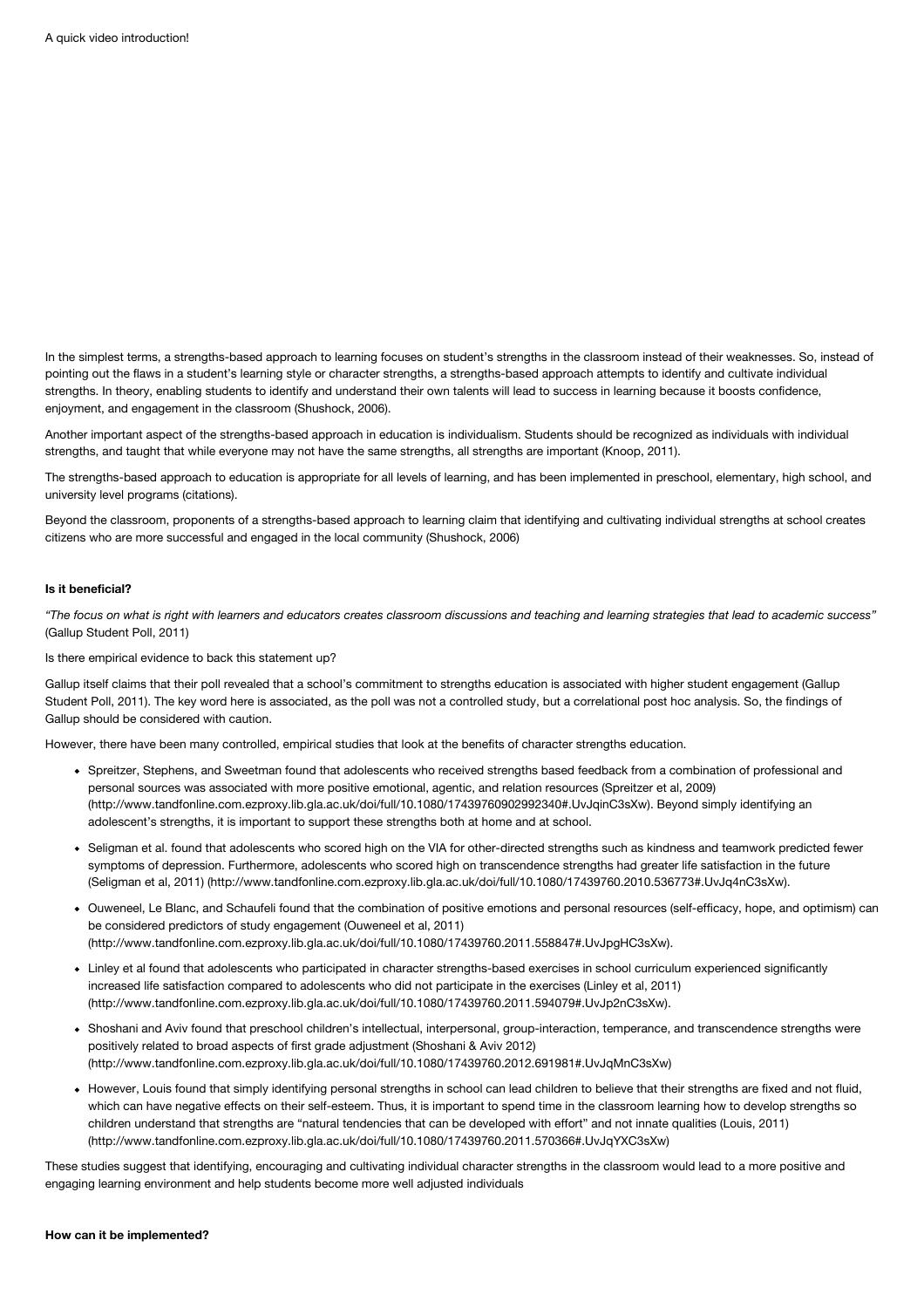*"although we believe that much additional research needs to be done, we also believe that the research to date provides a reasonable scientific foundation for enhanced professional knowledge and practice with children and youth"* (Huebner & Hills, 2011)

#### Preschool

Preschool programs should not only focus on academic skills, but also on a motivation for learning, openness to experience, and positive feelings about learning new things (Shoshani & Aviv, 2012).

Preschools should also foster social-emotional strengths, because these are strengths that are best emphasized in early stages of development (Shoshani & Aviv, 2012).

Proponents of the strengths approach to learning claim that fostering these skills in preschool will create students who are excited and curious about learning and are ready for school.

#### *Donald O. Clifton Child Development Centre*

The Donald O. Clifton Child Development Centre, a preschool in the United States, has implemented strengths-based learning. The school aims to help children "build their lives around their strengths." The centre is a model for strengths-based learning and is a training centre for teacher development and education (Sheehan, 2014).

The CEO of the school, Mary Reckmeyer, has also written a book for children, "How Full is Your Bucket? For Kids" which teaches children the importance of good character and is used as a teaching tool in elementary and preschools (Sheehan, 2014).



#### Elementary School

Many of the applications of strengths based learning in elementary school in the United States incorporate character strengths into lesson plans for other subjects such as social studies and language arts. It is up to teachers to encourage each child's individual strengths.

#### *Making it Better: Engage*

One example of such a program is the "Making it Better: Engage" program that is used in Charlotte Mecklenburg Schools in North Carolina, USA.

The goal of the program is to "unite students, teachers, parents, and community leaders to work together to create a culture in each and every school that promotes acceptance, achievement, and accomplishment (2013)."

The program offers lesson plans and videos for teachers to use in their classrooms that address bullying prevention, resilience, and character. These resources aim to support positive changes in the school climate.

Here is an example of a classroom activity at the elementary school level for the character strength of kindness

| <b>Kindness</b><br><b>Discussion Questions, Vocabulary and Activity</b><br>For Grades 3-5                                                                                                                                                                                                                                                                                                                                                                                                                                                                                                                                                                                                                                                                                                                             |  |
|-----------------------------------------------------------------------------------------------------------------------------------------------------------------------------------------------------------------------------------------------------------------------------------------------------------------------------------------------------------------------------------------------------------------------------------------------------------------------------------------------------------------------------------------------------------------------------------------------------------------------------------------------------------------------------------------------------------------------------------------------------------------------------------------------------------------------|--|
| <b>Segment Summary</b>                                                                                                                                                                                                                                                                                                                                                                                                                                                                                                                                                                                                                                                                                                                                                                                                |  |
| Russell Mayhew's first-hand experience taught him how it feels when people behave unkindly.<br>Russell Mayhew's old classmates ridiculed him because he was one of the smartest kids in his class. He<br>didn't tell anvone, not even his mother, about the teasing he suffered at school. In time, the cruelty<br>loward Russell escalated to violence when students began beating him up at school and on the bus.<br>When Russell's mother eventually found out about the bullying, she took immediate action by transferring<br>him to a different school where his new classmates are kind and accept Russell's intelligence. Now<br>happy at his new school. Russell has learned that it is important to seek help from adults in order to<br>prevent an unkind situation from developing into a dangerous one. |  |
| <b>Discussion Questions:</b>                                                                                                                                                                                                                                                                                                                                                                                                                                                                                                                                                                                                                                                                                                                                                                                          |  |
| 1. How does Russell's story demonstrate kind or unkind behavior?<br>2. How are the kids at Russell's new school different from the kids at his old school? How are they<br>the same?<br>3. Russell's old classmates ridiculed him because he is smart. What are some other reasons why<br>kids tease and bully each other?<br>4. Russell and his mother solved his problem by finding a new school. What are some other ways<br>they could have handled the situation?<br>5. Do you think you would choose to be friends with Russell? Why or why not?                                                                                                                                                                                                                                                                |  |
| <b>Related Vocabulary Words</b><br>dedicated<br>loyalty<br>bullying<br>helpfulness<br>kindness                                                                                                                                                                                                                                                                                                                                                                                                                                                                                                                                                                                                                                                                                                                        |  |
|                                                                                                                                                                                                                                                                                                                                                                                                                                                                                                                                                                                                                                                                                                                                                                                                                       |  |

#### *VIA Positive Education Program*

This is a more direct application of positive psychology in the classroom influenced by the VIA institute; a major proponent of strengths based education. Watch the video to see how this plays out in the classroom!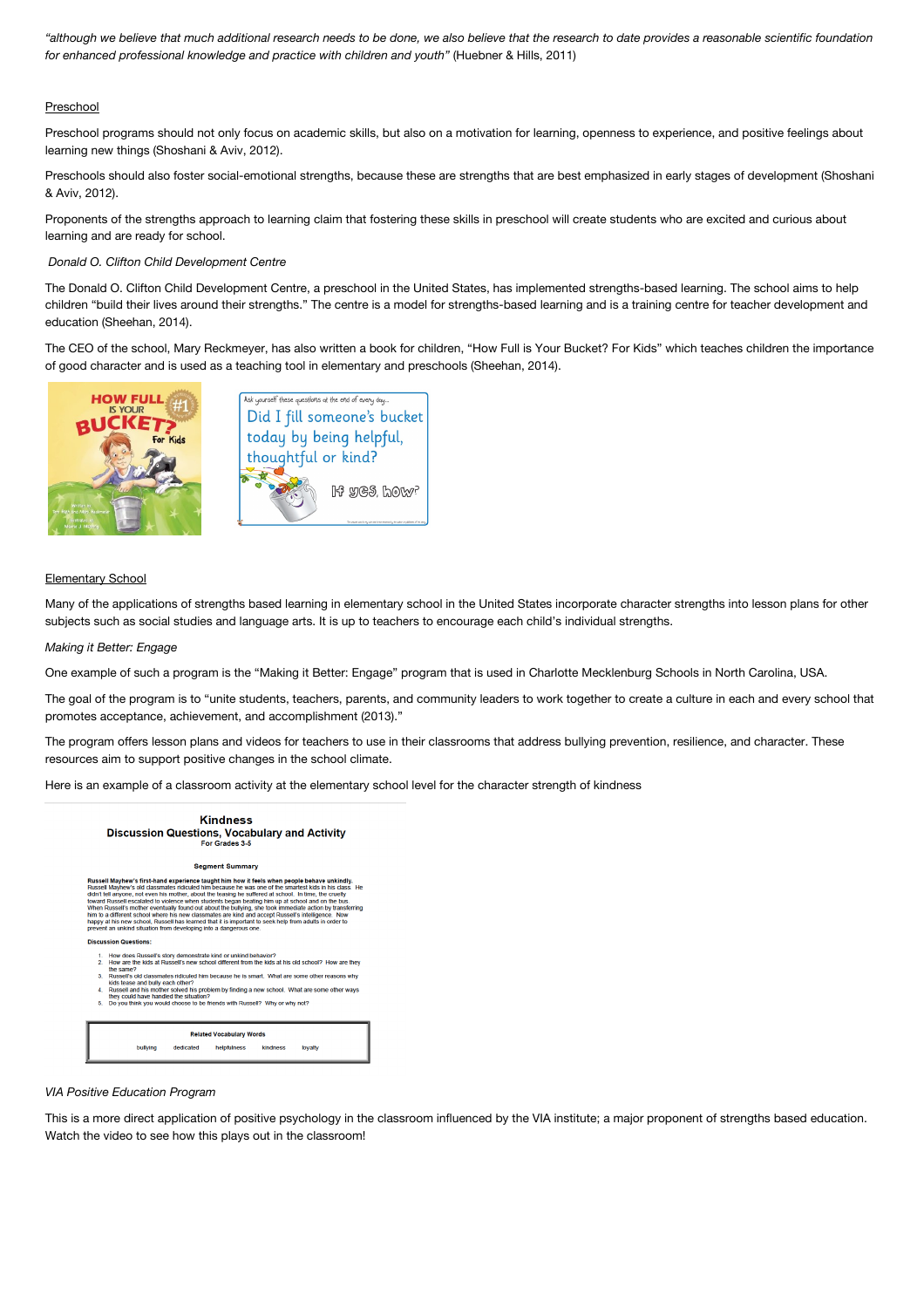#### Middle School/High School

For adolescents, strengths-based feedback and identification has been shown to be associated with greater life satisfaction, more studying behavior and less depression (Ouweneel et al, 2011. Linley at al, 2011. Spreitzer et al, 2009).

#### *The Purnell School*

The Purnell School is a strengths-based high school for girls who struggle in the traditional school system. The school claims to help students "discover their unique strengths in preparation for college and the world." They also claim that students who were failing in the traditional school system flourish in a school that recognizes and builds on their strengths (2011).

 $\rightarrow$  keep in mind that this is a private school that makes a profit from student matriculation

Learn more about the school here!

#### **Higher Education**

Gallup's Steps for Colleges and Universities to achieve a strengths-based environment (Shushock, 2006)

- 1. Study and understand successful students on campus
- 2. Be intentional about providing mechanisms through which students can identify their strengths
- 3. Focus on strengths in the context of human differences to establish a sense of community
- 4. Teach students that strength development is a lifelong process that stems from hard work
- 5. Assist students in finding groups, organizations, or communities that serve their personal strengths

## *The Noel Academy*

The Noel Academy at Azusa Pacific University has taken these recommendations to heart. Its goal is to create a positive university atmosphere based on strengths-based leadership and education. They offer strengths-based resources for students and private consultation, certification, and leadership development for education professionals (2014).

You can explore their website [here \(http://www.apu.edu/strengthsacademy/\)](http://www.apu.edu/strengthsacademy/)

Here is a video about the goals and history of The Noel Academy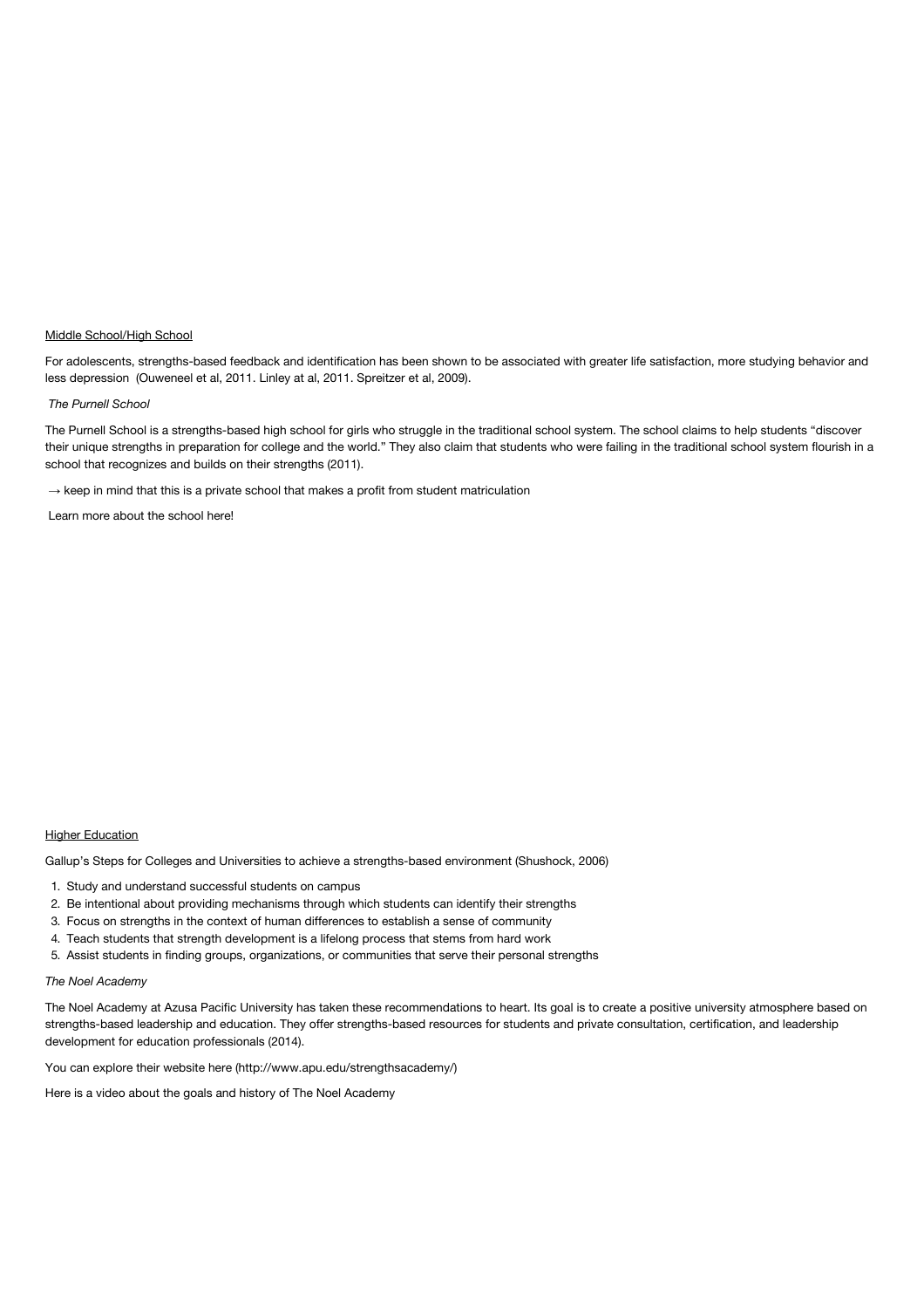#### **Questions to ask when researching:**

#### **(Announced Theory vs Empirical Result: Wild Uncritical Claims)**

#### **Are these Commercial Theories or Empirical Findings?**

 It is very easy to find books, websites and articles containing 'recent findings' from 'professionals' in the area of positive psychology, and the strengths approach more specifically. There is a lot of money to be made in 'psychological findings' that can 'change your life', 'make you rich' and 'help you find the key to success'. Being aware of this while researching will help us to separate the significant research developments from the commercially motivated ideas.

Taking this into account, consider the Pareto Principle (also known as the 80:20 rule): Pareto as an early sociologist found that approximately 80% of the land in Italy was owned by 20% of the population. From this he related the ratio to a number of other significant findings, and the principle now has thousands of applications in economics, business and sociology, for example:

80% of the health care resources are used by 20% of the population

80% of a business' production is made by 20% of its sales employees

This principle suggests that in order for an organisation to be successful, it is better off developing it's strengths than it's weaknesses, i.e. developing the top 20% of sales people than developing the other 80%. (Clifton and Harter, 2003) This correlates with recent research on strength development that suggests that in order to improve services such as education and healthcare, and in order to become more satisfied with our lives as individuals, we should focus on developing our strengths (the top 20%). Here, we should consider that the Pareto Principle is a theory that has a scientific basis, and may offer ideas on positive development in strengths, however it has also become commercialized and sold as a method to improve success in areas such as leadership, sales and relationships (e.g. Johnson, 2002; Maxwell, 2002).

#### **Is the Research Established Enough to make Significant Claims?**

The Strengths Approach is very theory-based, with high volumes of literature of how to apply the strengths theory to different aspects of our individual lives, business, education, clinical settings, societal situations and many more, however there is comparatively little empirical research to provide adequate justification. One area where more extensive research has been carried out is in the social work environment. There are more empirical findings and practical applications that look towards developing the approach to social work in the future (e.g. Saleebey, 1996 and Oko, 2006).

#### **References:**

#### **History and old cultural connections**

Dahlsgaard K., Peterson, C., & Seligman, M. E. P. (2005). Shared virtue: The convergence of valued human strengths across culture and history. *Review of General Psychology, 9(3),* 203 - 213.

Jorgensen, I. S., & Nafstad, H. E. (2004). Positive psychology: Historical, pshilosphical, and epistemological perspectives. In Linley, P. A., & Joseph, S (Eds.), *Psychology in practice* (pp. 15 - 34). Hoboken, N. J: John Wiley & Sons, Inc.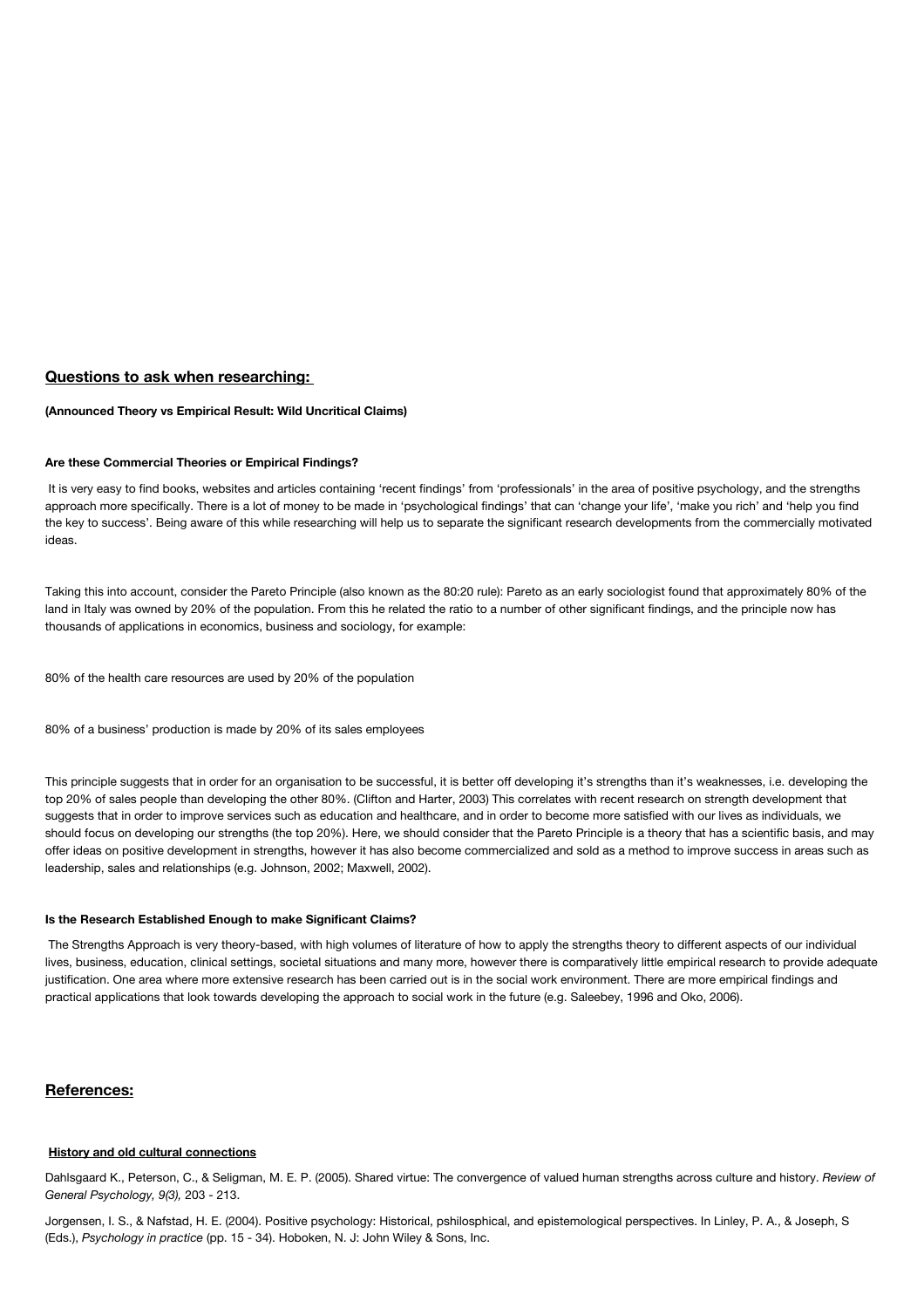Maslow, A. H. (1962). *Toward a Psychology of being*. Princeton, N. J : Van Nostrand

Park, N., Peterson, C., & Seligman, M. E. P. (2004). Strength of character and well-being. *Journal of Social and Clinical Psychology, 23(5),* 603 - 619.

Peterson, C., & Seligman, M. E. P. (2004). *Character strengths and virtues: A handbook and classification*. New York: Oxford University Press; Washington, DC: American Psychological Association.

Proctor, C., Maltby, J., & Linley, P. A. (2011). Strengths use as a predictor of well-being and health related quality of life. *Journal of Happiness Studies, 12(1),* 153 – 169

Schwartz, B., & Sharpe, K. E. (2006). Practical wisdom: Artistotle meets Positive psychology. *Journal of Happiness, 7(3),* 377 - 395.

Seligman, M. E. P., & Csikszentmihalyi, M. (2000). Positive psychology: An introduction. *American Psychologist, 55 (1),* 5-14.

Yearley, L. H. (1990). Mencius and aquinas: Theories of virtue and conceptions of courage. Albany, N.Y: State University of New York Press.

#### **Practical Applications**

*Beverly Woods Elementary School: Character Education Lessons,* Retrieved from http://schools.cms.k12.nc.us/beverlywoodsES/Pages/CharacterEducationLesson.aspx [\(http://schools.cms.k12.nc.us/beverlywoodsES/Pages/CharacterEducationLesson.aspx\)](http://schools.cms.k12.nc.us/beverlywoodsES/Pages/CharacterEducationLesson.aspx)

(2013). *CMS Making it Better: Engage.* Retrieved from [http://makingitbetter-cms.tv/ style="text-decoration: underline;"> \(http://makingitbetter-cms.tv/\)](http://makingitbetter-cms.tv/)

GALLUP Student Poll. (2011). *Strengths-based Education and Student Engagement.* Washington D.C., DC: Shane J. Lopez

Huebner. E. S., & Hills. K. J. (2011). Does the positive psychology movement have legs for children in schools?. *The Journal of Positive Psychology: Dedicated to furthering research and promoting good practice*. 6:1, 88-94.

Knoop, H. H., (2011). Education in 2025: How Positive Psychology can Revitalize Education. In S. I. Donaldson, M. Csikszentmihalyi & J. Nakamura, *Applied positive psychology: improving everyday life, health, schools, work and society* (97-115). New York, NY: Routledge

Linley P. A., Proctor. C., Tsukayama. E., Wood. A.M., Maltby. J., & Eades. J. F. (2011). Strengths Gym: The impact of a character strengths-based intervention on the life satisfaction and well-being of adolescents.*The Journal of Positive Psychology: Dedicated to furthering research and promoting good practice*, 6:5, 377-388.

Lopez, S. J., & Calderon, V. J. (2011). Gallup student poll: measuring and promoting what is right with students. In S. I. Donaldson, M. Csikszentmihalyi & J. Nakamura, *Applied positive psychology: improving everyday life, health, schools, work and society* (116-133). New York, NY: Routledge

Louis. M.C. (2011). Strengths interventions in higher education: The effect of identification versus development approaches on implicit self-theory. *The Journal of Positive Psychology: Dedicated to furthering research and promoting good practice*, 6:3, 204-215.

Ouweneel. E., Le Blanc. P.M., & Schaufeli. W.B. (2011). Flourishing students: A longitudinal study on positive emotions, personal resources, and study engagement. *The Journal of Positive Psychology: Dedicated to furthering research and promoting good practice*, 6:2, 142-153.

Seligman M. E.P., Gillham, J., Adams-Deutsch, Z., Werner. J., Reivich. K., Coulter-Heindl. V., Linkins. M., Winder. B., Peterson. C., Park. N., Abenavoli. R., & Contero. A.(2011). Character strengths predict subjective well-being during adolescence. *The Journal of Positive Psychology: Dedicated to furthering research and promoting good practice*, 6:1, 31-44.

Sheehan, C., (2014). *Mary Reckmeyer, Ph.D.: Author of How Full is Your Bucket? For kids. Retrieved from* [http://www.gallup.com/speakersbureau/117220/mary-reckmeyer.aspx \(http://www.gallup.com/speakersbureau/117220/mary-reckmeyer.aspx\)](http://www.gallup.com/speakersbureau/117220/mary-reckmeyer.aspx)

Shoshani. A.,& Aviv. I.(2012). The pillars of strength for first-grade adjustment – Parental and children's character strengths and the transition to elementary school. *The Journal of Positive Psychology: Dedicated to furthering research and promoting good practice*, 7:4, 315-326.

Shushock, F. Jr., (2006, September/October). What's right with you: helping students find and use their personal strengths. *About Campus,* 2-8.

Spreitzer, G., Stephens, J. P., & Sweetman, D. (2009). The reflected best self field experiment with adolescent leaders: exploring the psychological resources associated with feedback source and valence. *The journal of Positive psychology: Dedicated to furthering research and promoting good practice,* 4:5, 331-348

 (2014).*The Noel Academy for Strengths-Based Leadership and Education furthers strengths-based approaches to teaching, learning, and leading.* Retrieved from [http://www.apu.edu/strengthsacademy/ \(http://www.apu.edu/strengthsacademy/\)](http://www.apu.edu/strengthsacademy/)

(2011). *Why Choose Purnell? Because your success matters to us all.* Retrieved from (http://www.purnell.org/page.cfm? [p=349\)http://www.purnell.org/page.cfm?p=349 \(http://www.purnell.org/page.cfm?p=349\)](http://www.purnell.org/page.cfm?p=349)

#### **Clinical Applications / Practical Exercises**

Clifton, D.O., & Anderson, Edward. (2002). Strengths Quest: Discover and Develop Your Strengths in Academics, Career, and Beyond. Washington, DC: Gallup Organization.

Harris et al (2012). Adolescents' experiences of a strengths-based treatment program for substance abuse. *J Psychoactive Drugs* vol 44 (5). p390-7. [Accessed from \(http://www.ncbi.nlm.nih.gov/pubmed/23457890\)http://www.ncbi.nlm.nih.gov/pubmed/23457890](http://www.ncbi.nlm.nih.gov/pubmed/23457890) (http://www.ncbi.nlm.nih.gov/pubmed/23457890) on 29/01/14

Huffman et al (2011). Development of a positive psychology intervention for patients with acute cardiovascular disease. Heart International 2011, vol 6

Louis (2008). A Summary and Critique of Existing Strengths-Based Educational Research:Utilizing the Clifton Strengths-Finder.

Magyar-Moe, J. Therapist's Guide to Positive Psychological Interventions. *Academic Press,* pages 75-77